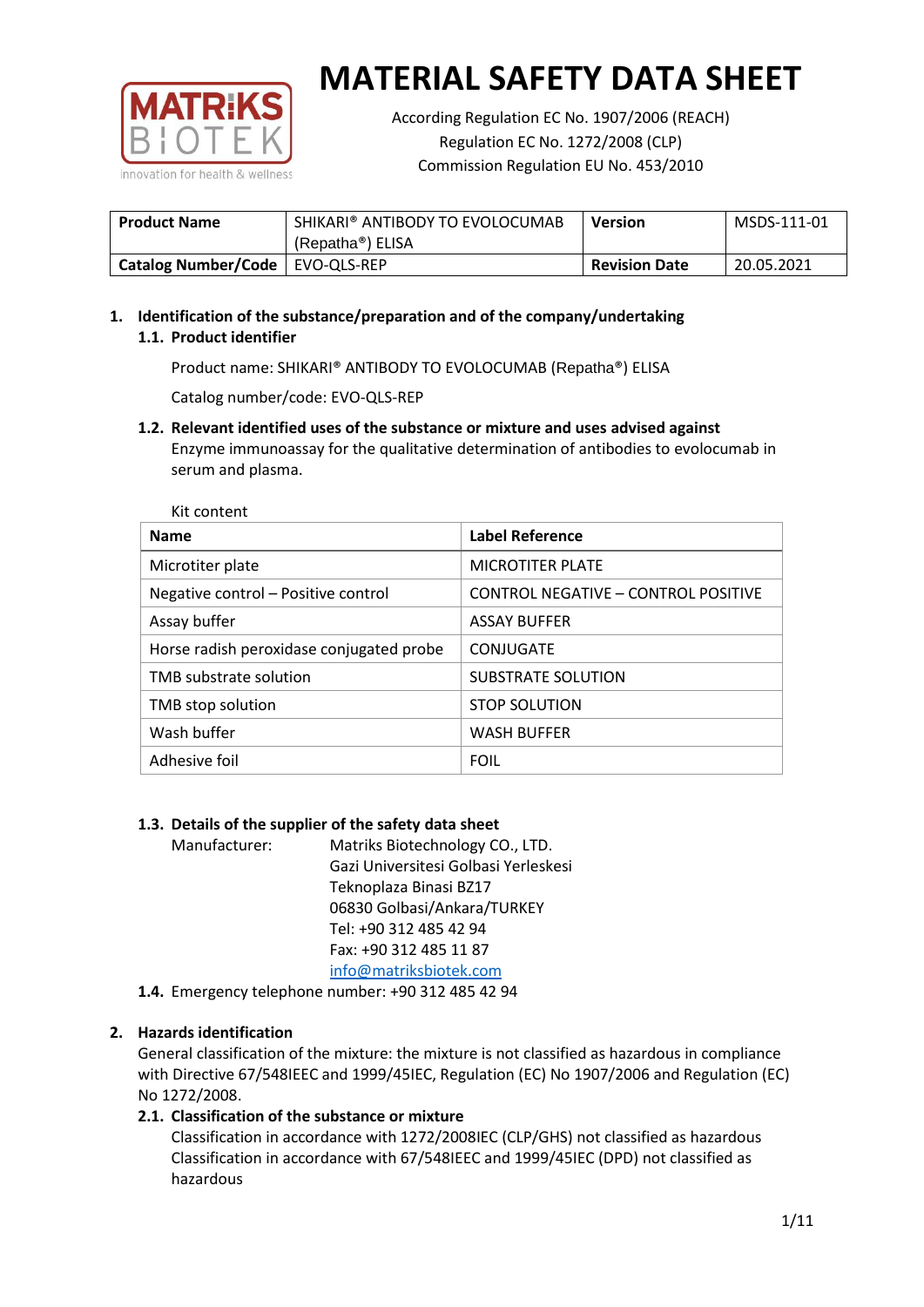

According Regulation EC No. 1907/2006 (REACH) Regulation EC No. 1272/2008 (CLP) Commission Regulation EU No. 453/2010

| <b>Product Name</b>               | SHIKARI® ANTIBODY TO EVOLOCUMAB | <b>Version</b>       | MSDS-111-01 |
|-----------------------------------|---------------------------------|----------------------|-------------|
|                                   | (Repatha®) ELISA                |                      |             |
| Catalog Number/Code   EVO-QLS-REP |                                 | <b>Revision Date</b> | 20.05.2021  |

## **2.2. Label elements**

This product is not under labelling according to Regulation (EC) n. 1272/2008

## **2.3. Other hazards**

Results of PBT and vPvB assessment: The substances in the mixture do not meet the PBT/vPvB criteria according to REACH (content <0,1% w/w), annex XIII; the substances in the mixture are not included in the Candidate List of SVHC.

**Note:** This product is intended for laboratory use by professional uses only. Use appropriate personal protective equipment while working with the reagents provided.

## **3. Composition/information on ingredients**

#### **3.1. Substances**

| <b>Stop Solution</b>                                                                                 |                                                                                                                               |
|------------------------------------------------------------------------------------------------------|-------------------------------------------------------------------------------------------------------------------------------|
| Ingredient                                                                                           | Hydrochloric Acid (HCL) Index No. 017-002-01-X                                                                                |
| CAS No (EC No)                                                                                       | 7647-01-0(231-595-7)                                                                                                          |
| Containing Conc. (%)                                                                                 | <5,0* (Dilution is not classified as hazardous<br>according to the European Regulation<br>67/548/EEC and 1272/2008/EC)        |
| Classification according to regulation (EC) No 1272/2008 (CLP) (related to the concentrated<br>form) |                                                                                                                               |
| Hazard Class and Category Codes(s)                                                                   | Skin Corr. 1B STOT SE 3                                                                                                       |
| Hazard Statement Code(s)                                                                             | H314, H335                                                                                                                    |
| Pictogram, Signal Word Code(s)                                                                       | GHS05, GHS07, Dgr                                                                                                             |
| Specific Conc. Limits, M-factors                                                                     | Skin Corr. 1B; H314: C≥25%<br>Skin Irrit. 2; H315: 10% ≤ C < 25 %<br>Eye Irrit. 2, H319: 10%≤C<25 %<br>STOT SE 3; H355: C≥10% |
| Directive 67/548/EEC                                                                                 | C; R34-37: C≥25%<br>Xi; R36/37/38: 10%≤C<25%                                                                                  |

#### **3.2. Mixtures**

| <b>Controls, Assay Buffer</b> |                                     |
|-------------------------------|-------------------------------------|
| Ingredient                    | Sodium Azide Index no. 011-004-00-7 |
| CAS No (EC No)                | 26628-22-8 (247-852-1)              |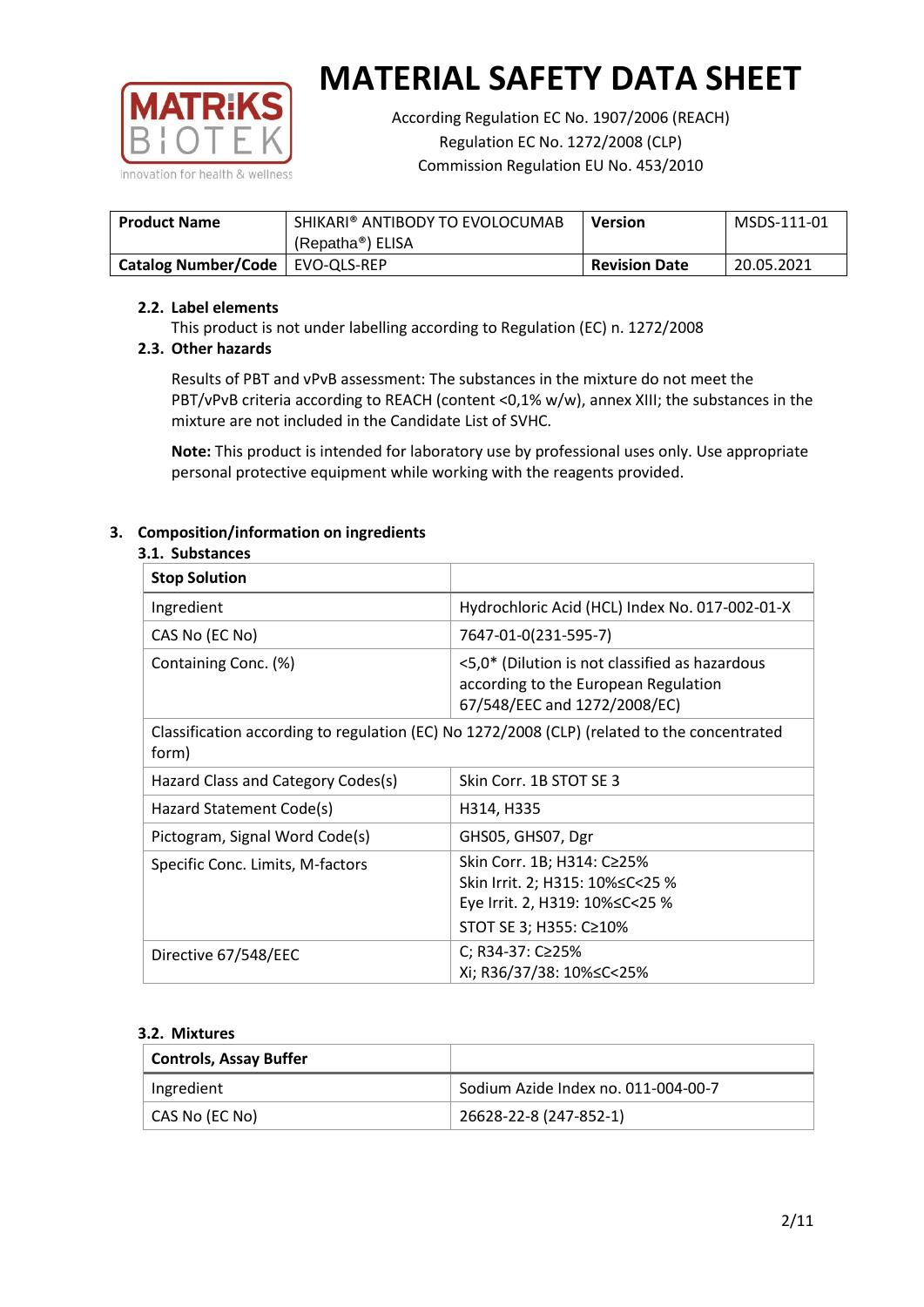

According Regulation EC No. 1907/2006 (REACH) Regulation EC No. 1272/2008 (CLP) Commission Regulation EU No. 453/2010

| <b>Product Name</b>               | SHIKARI® ANTIBODY TO EVOLOCUMAB | <b>Version</b>       | MSDS-111-01 |
|-----------------------------------|---------------------------------|----------------------|-------------|
|                                   | (Repatha <sup>®</sup> ) ELISA   |                      |             |
| Catalog Number/Code   EVO-QLS-REP |                                 | <b>Revision Date</b> | 20.05.2021  |

| Containing Conc. (%)                                                                                 | <0,001 % (Dilution is not classified as hazardous<br>according to the European Regulation<br>67/548/EEC and 1272/2008/EC) |  |
|------------------------------------------------------------------------------------------------------|---------------------------------------------------------------------------------------------------------------------------|--|
| Classification according to regulation (EC) No 1272/2008 (CLP) (related to the concentrated<br>form) |                                                                                                                           |  |
| Hazard Class and Category Codes(s)                                                                   | Acute Tox. 2 (oral)                                                                                                       |  |
|                                                                                                      | Acute Tox. 1 (dermal)                                                                                                     |  |
|                                                                                                      | STOT RE 2                                                                                                                 |  |
|                                                                                                      | Acute Aquatic 1                                                                                                           |  |
|                                                                                                      | <b>Aquatic Chronic 1</b>                                                                                                  |  |
| Hazard Statement Code(s)                                                                             | H300, H310, H373, H400, H410                                                                                              |  |
| Pictogram, Signal Word Code(s)                                                                       | GHS06, GHS08, GHS09                                                                                                       |  |
| Specific Conc. Limits, M-factors                                                                     | M-Factor-Aquatic Acute:1                                                                                                  |  |
| Directive 67/548/EEC                                                                                 | R23/24/25-36/37/38-50/53                                                                                                  |  |

| Conjugated                         |                                                                                                                                                  |
|------------------------------------|--------------------------------------------------------------------------------------------------------------------------------------------------|
| Ingredient                         | Proclin 150 Index no. 613-167-00-5                                                                                                               |
|                                    | Proclin 150 is a mixture of substances of the<br>components, 5-Chloro-2-methyl-4-isothiazolin-3-<br>one and 2-Methyl-2H -isothiazol-3-one (3:1). |
| CAS No (EC No)                     | 55965-84-9                                                                                                                                       |
| Containing Conc. (%)               | <0,0015% (Dilution is not classified as hazardous<br>according to the European Regulation<br>67/548/EEC and 1272/2008/EC)                        |
| form)                              | Classification according to regulation (EC) No 1272/2008 (CLP) (related to the concentrated                                                      |
| Hazard Class and Category Codes(s) | Acute Tox. 3                                                                                                                                     |
|                                    | Skin Corr. 1B                                                                                                                                    |
|                                    | Skin Sens. 1                                                                                                                                     |
|                                    | <b>Acute Aquatic 1</b>                                                                                                                           |
|                                    | Aquatic Chronic 1                                                                                                                                |
| Hazard Statement Code(s)           | H301, H311, H314, H317, H331, H400, H410                                                                                                         |
| Pictogram, Signal Word Code(s)     | GHS05, GHS07, GHS09                                                                                                                              |
| Specific Conc. Limits, M-factors   | ≥0,6%: Skin Corr. 1B, H314<br>0,06 - < 0,6%: Skin Irrit. 2, H315                                                                                 |
|                                    | 0,06 - < 0,6 %: Eye Irrit. 2, H319                                                                                                               |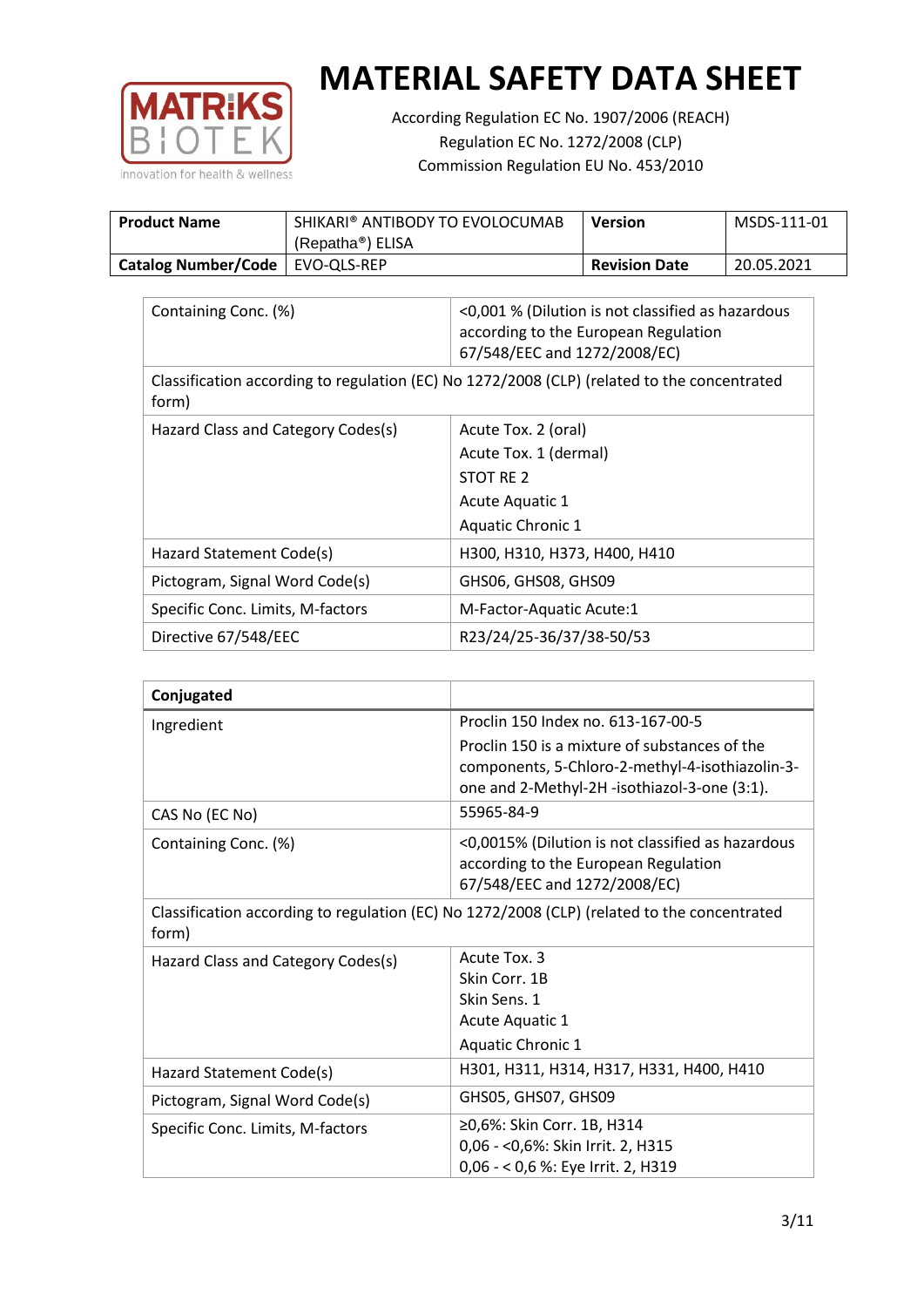

According Regulation EC No. 1907/2006 (REACH) Regulation EC No. 1272/2008 (CLP) Commission Regulation EU No. 453/2010

| <b>Product Name</b>               | SHIKARI® ANTIBODY TO EVOLOCUMAB<br>(Repatha <sup>®</sup> ) ELISA | <b>Version</b>       | MSDS-111-01 |
|-----------------------------------|------------------------------------------------------------------|----------------------|-------------|
| Catalog Number/Code   EVO-QLS-REP |                                                                  | <b>Revision Date</b> | 20.05.2021  |

|                      | ≥0,0015 %: Skin Sens. 1, H317    |
|----------------------|----------------------------------|
|                      | M-Factor - Aquatic Acute: 10     |
| Directive 67/548/EEC | T; N R:23/24/25-34-35-50/53      |
|                      | $5: (2-)26-28-36/37/39-45-60-61$ |

## **4. First-aid measures**

## **4.1. Description of first aid measures**

General advice: No special measures required. Consult physician in case of complaints. If inhaled: Supply fresh air.

In case of skin contact: Immediately flush skin with plenty of water. Cold water may be used. Remove contaminated clothing and shoes.

In case of eye contact: Check for and remove any contact lenses. Immediately flush eyes with plenty of water for at least 15 minutes. Cold water may be used. If swallowed: Rinse mouth with plenty of water

## **4.2. Most important symptoms and effects, both accurate and delayed**

There are no hazards under normal use conditions. Direct contact with eyes may cause slight and temporary irritation. Swallowing of larger amounts may lead to stomachache, vomiting or diarrhea.

## **4.3. Indication of any immediate medical attention and special treatment needed** No specific therapy known. Use supportive and symptomatic treatment.

## **5. Fire-fighting measures**

## **5.1. Extinguishing media**

Suitable extinguishing media: Water spray, alcohol resistant foam, dry-powder, carbon dioxide

Unsuitable extinguishing media: Direct water stream

- **5.2. Special hazards arising from the substance mixture** To the best of our knowledge, no special hazards can be defined
- **5.3. Advice for fire-fighters** No data available.

## **6. Accidental release measures**

- **6.1. Personal precautions, protective equipment and emergency procedures** Wear appropriate protective gloves and clothes.
- **6.2. Environmental precautions**

Dilute with plenty of water. Do not allow to enter sewers/surface or ground water.

#### **6.3. Methods and materials for containment and cleaning up**

Absorb with liquid-binding material (sand, diatomite, acid binders, universal binders, sawdust).

**6.4. Reference to other sections**

For personal protection see section 8.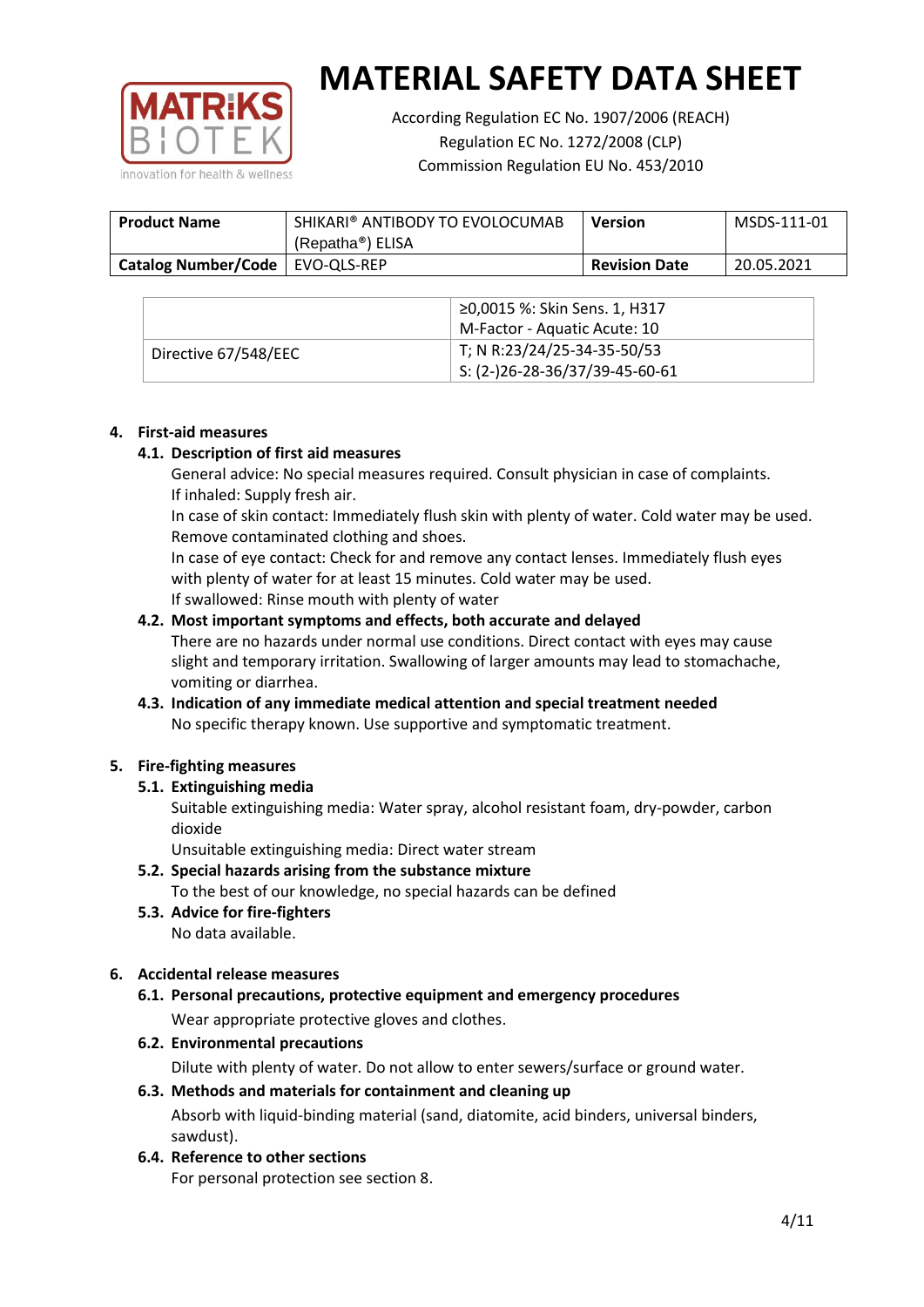

According Regulation EC No. 1907/2006 (REACH) Regulation EC No. 1272/2008 (CLP) Commission Regulation EU No. 453/2010

| <b>Product Name</b>               | SHIKARI® ANTIBODY TO EVOLOCUMAB | <b>Version</b>       | MSDS-111-01 |
|-----------------------------------|---------------------------------|----------------------|-------------|
|                                   | (Repatha <sup>®</sup> ) ELISA   |                      |             |
| Catalog Number/Code   EVO-QLS-REP |                                 | <b>Revision Date</b> | 20.05.2021  |

For disposal see section 13.

## **7. Handling and storage**

## **7.1. Precautions for safe handling**

Use all reagents in accordance with the relevant package insert provided with the product. Do not smoke, eat, drink or apply cosmetics in areas where kit reagents are handled. Wear disposable latex gloves when handling reagents.

Never pipet by mouth and avoid contact of reagents and specimens with skin and mucous membranes.

Handling should be done in accordance with the procedures defined by an appropriate national biohazard safety guideline or regulation.

Use all reagents in accordance with the relevant package insert provided with the product.

## **7.2. Conditions for safe storage, including any incompatibilities**

Store in tightly closed original packages or appropriately labeled alternate vessels. Store in dry, bunded areas. Keep away from direct sunlight and heat sources. Recommended storage temperature: 10-30°C (shipment), 2-8°C (long term storage). Protect from freezing. Keep away from food and drinks. Keep away from acids and heavy metals. Keep out of the reach of children.

## **7.3. Specific end uses**

For EU diagnostic product. For the rest of the world "Research use only".

## **8. Exposure controls/personel protection**

#### **8.1. Control parameters**

Indicative occupational exposure limit ES (2000/39IEC, Directive 2006/15IEC and Directive 2009/161IEC):

| <b>CAS</b> | <b>Substance</b> | Indicative occupational exposure limit |                         |
|------------|------------------|----------------------------------------|-------------------------|
|            | name             |                                        |                         |
| 26628-22-8 | Sodium Azide     | OEL mean (time-weighted 8 h):          | $0,1 \,\mathrm{mg/m^3}$ |
|            |                  | OEL short term (LS min):               | 0,3                     |
|            |                  | Notation: Skin                         |                         |

National work-place occupational exposure limits (only selected lands are displayed):

| <b>CAS</b> | <b>Substance</b> | <b>Occupational exposure limits</b> |                         |
|------------|------------------|-------------------------------------|-------------------------|
|            | name             |                                     |                         |
| 26628-22-8 | Sodium Azide     | Turkey                              |                         |
|            |                  | PEL:                                | $0,1 \,\mathrm{mg/m^3}$ |
|            |                  | NPEL-P:                             | 0,3 mg/m <sup>3</sup>   |
|            |                  | D - absorb through skin             |                         |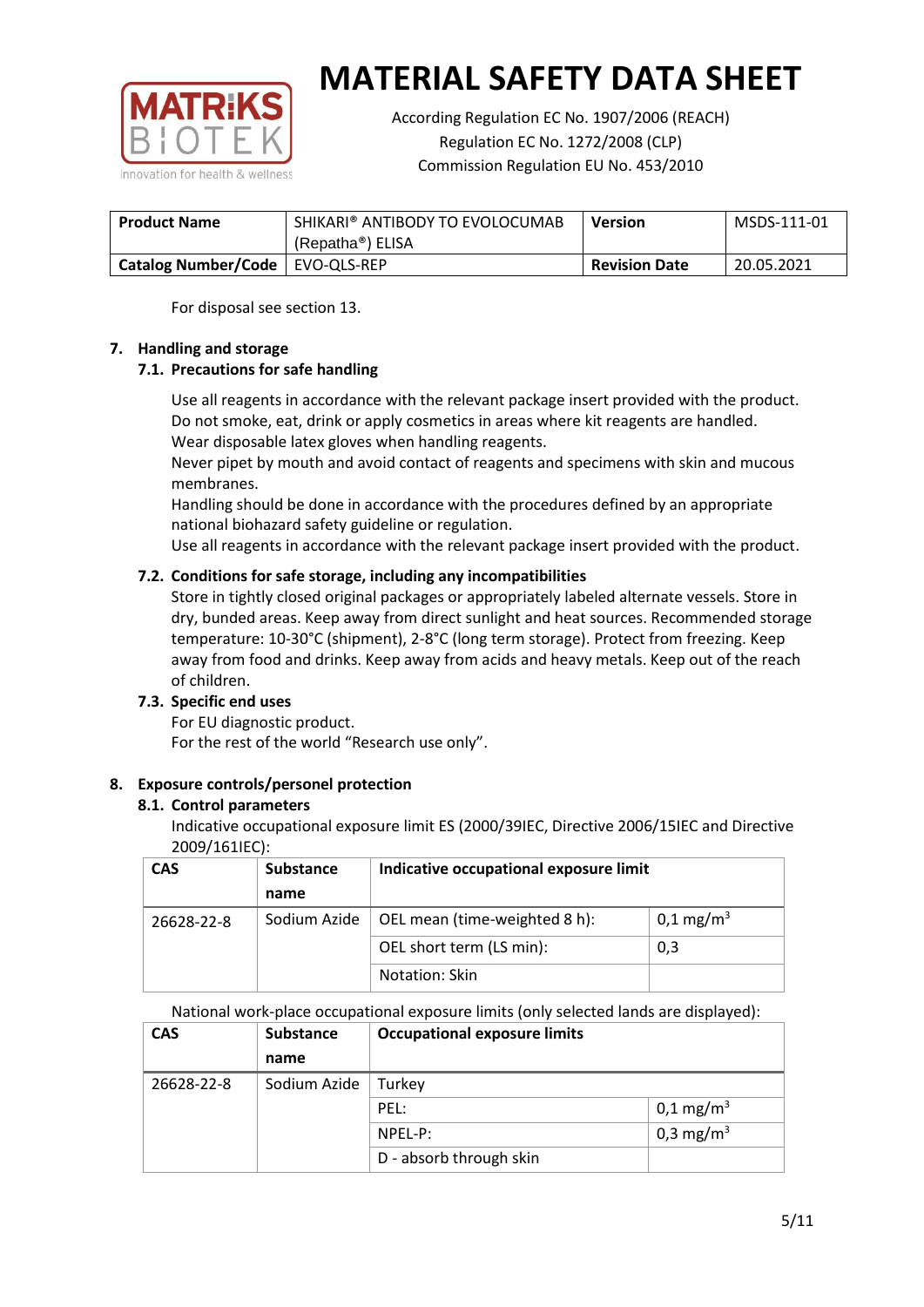

According Regulation EC No. 1907/2006 (REACH) Regulation EC No. 1272/2008 (CLP) Commission Regulation EU No. 453/2010

| <b>Product Name</b>               | SHIKARI® ANTIBODY TO EVOLOCUMAB | <b>Version</b>       | MSDS-111-01 |
|-----------------------------------|---------------------------------|----------------------|-------------|
|                                   | (Repatha <sup>®</sup> ) ELISA   |                      |             |
| Catalog Number/Code   EVO-QLS-REP |                                 | <b>Revision Date</b> | 20.05.2021  |

| I - irritating to mucosa (eye, airways) |                       |
|-----------------------------------------|-----------------------|
| and skin                                |                       |
| Government Regulation no.               |                       |
| 361/2007 Coll.                          |                       |
| Slovakia                                |                       |
| NPEL mean:                              | $0,1 \text{ mg/m}^3$  |
| NPEL short-term:                        | 0,3 mg/m <sup>3</sup> |
| Note K: absorbed through skin           |                       |
| Regulation 300/2007 Coll. (SK),         |                       |
| Appendix 1                              |                       |
| Germany                                 |                       |
| AGW - time weighted mean:               | 0,2 mg/m <sup>3</sup> |
| Short-term factor:                      | 2(1)                  |
| 1RGS-900                                |                       |
| United Kingdom                          |                       |
| TWA:                                    | $0,1 \text{ mg/m}^3$  |
| STEL:                                   | 0,3 mg/m <sup>3</sup> |
| France                                  |                       |
| TWA:                                    | $0,1 \text{ mg/m}^3$  |
| STEL:                                   | 0,3 mg/m <sup>3</sup> |
|                                         |                       |

Other recommended values: not set

| <b>CAS</b> | Substance name $\vert$ OEL - equivalents |   |
|------------|------------------------------------------|---|
|            | $\overline{\phantom{0}}$                 | - |
|            |                                          |   |

Indicative biological limits (Turkey, *432/2003* Coll.): not set

| <b>Substance</b> | Evaluated as             | Limit values             |
|------------------|--------------------------|--------------------------|
|                  | $\overline{\phantom{0}}$ | $\overline{\phantom{0}}$ |

DNEL: not available for the mixture. PNEC: not available for the mixture.

## **8.2. Exposure controls**

General hygiene directives should be considered.

Keep away from food stuffs and beverages. Wash hands before breaks and at the end of the working day

#### **Personal protective equipment:**

| <b>Respiratory protection:</b> | Not required                                                      |
|--------------------------------|-------------------------------------------------------------------|
| Skin protection                | Protective gloves of nitrile or nature latex, satisfying the norm |
|                                | <b>DIN EN 455</b>                                                 |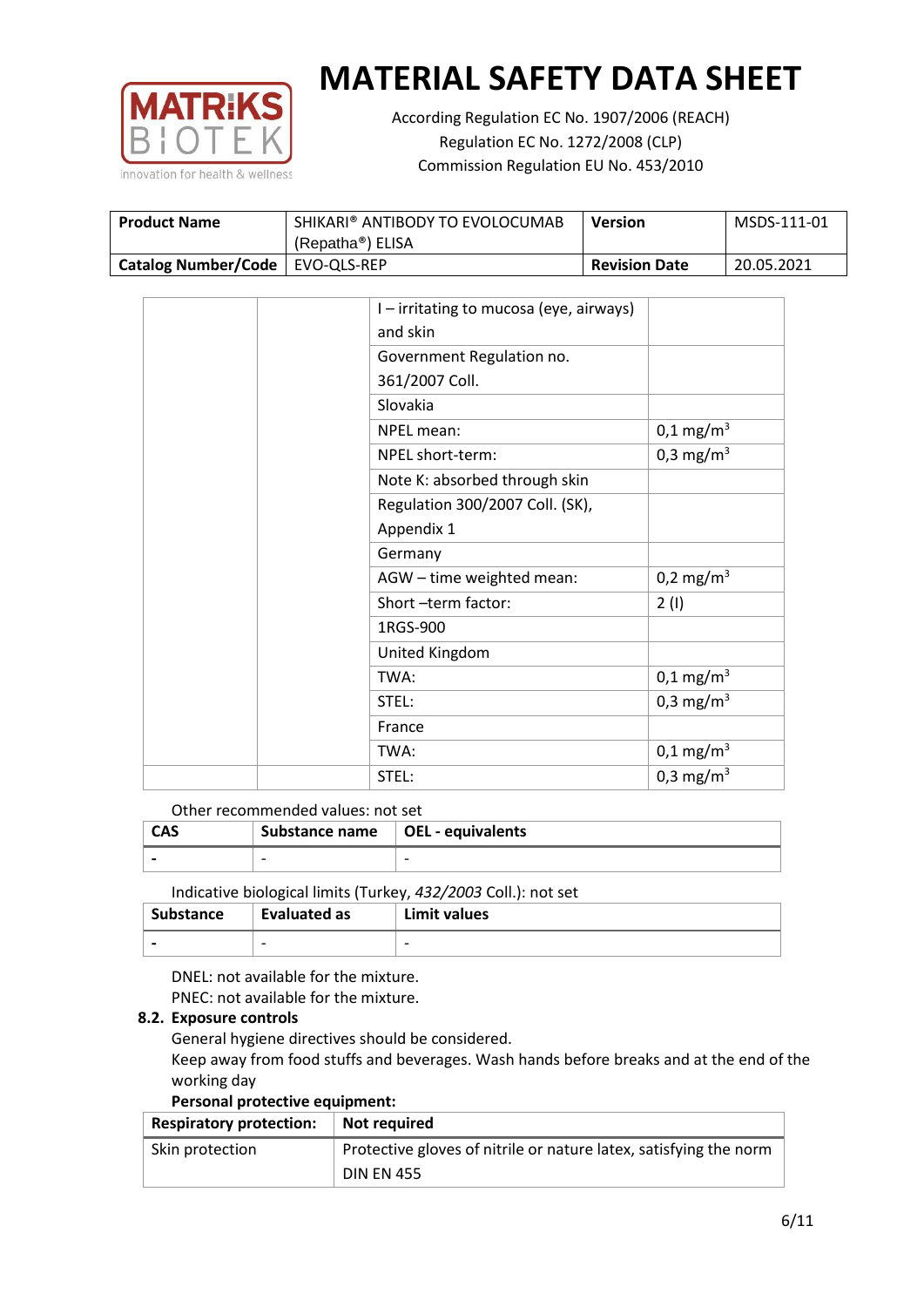

According Regulation EC No. 1907/2006 (REACH) Regulation EC No. 1272/2008 (CLP) Commission Regulation EU No. 453/2010

| <b>Product Name</b>               | SHIKARI® ANTIBODY TO EVOLOCUMAB<br><b>Version</b> |                      | MSDS-111-01 |
|-----------------------------------|---------------------------------------------------|----------------------|-------------|
|                                   | (Repatha®) ELISA                                  |                      |             |
| Catalog Number/Code   EVO-QLS-REP |                                                   | <b>Revision Date</b> | 20.05.2021  |

| Eye/Face protection | Safety glasses with side shields confirming to EN 166 (EN),<br>NIOSH (US) |
|---------------------|---------------------------------------------------------------------------|
| Body protection     | Impenetrable protective clothing                                          |

## **9. Physical and chemical properties**

## **9.1. Information on basic physical and chemical properties**

| <b>COMPONENT</b>      | <b>APPEARANCE</b> | <b>ODOR</b>     | pH             |
|-----------------------|-------------------|-----------------|----------------|
| Microtiter plate      | Solid, white      | <b>Odorless</b> | Not applicable |
| Controls              | Liquid, colorless | Odorless        | $7,4 \pm 0,05$ |
| Conjugate             | Liquid, red       | Odorless        | $7,4 \pm 0,05$ |
| Assay buffer          | Liquid, blue      | <b>Odorless</b> | $7,4 \pm 0,05$ |
| Substrate<br>solution | Liquid, colorless | Odorless        | $3,6 - 3,8$    |
| Stop solution         | Liquid, colorless | <b>Odorless</b> | $<$ 1          |
| Wash buffer           | Liquid, colorless | Odorless        | $7,4 \pm 0,05$ |

| <b>For All Components</b>                    |                                              |  |  |
|----------------------------------------------|----------------------------------------------|--|--|
| Odor threshold                               | No data available                            |  |  |
| Melting point/freezing point                 | No data available                            |  |  |
| Initial boiling point and range              | No data available                            |  |  |
| Flash point                                  | No data available                            |  |  |
| Evaporation rate                             | No data available                            |  |  |
| Flammability (solid, gas)                    | No data available                            |  |  |
| Upper/lower flammability or explosive limits | No data available                            |  |  |
| Vapour pressure                              | No data available                            |  |  |
| Vapour density                               | No data available                            |  |  |
| Relative density                             | No data available                            |  |  |
| Solubility(ies)                              | Fully miscible                               |  |  |
| Partition coefficient: n-octanol water       | No data available                            |  |  |
| Auto-ignition temperature                    | Product is not self-igniting                 |  |  |
| Decomposition temperature                    | No data available                            |  |  |
| Viscosity                                    | No data available                            |  |  |
| <b>Explosive properties</b>                  | Product does not present an explosion hazard |  |  |
| Oxidizing properties                         | No data available                            |  |  |

## **9.2. Other information**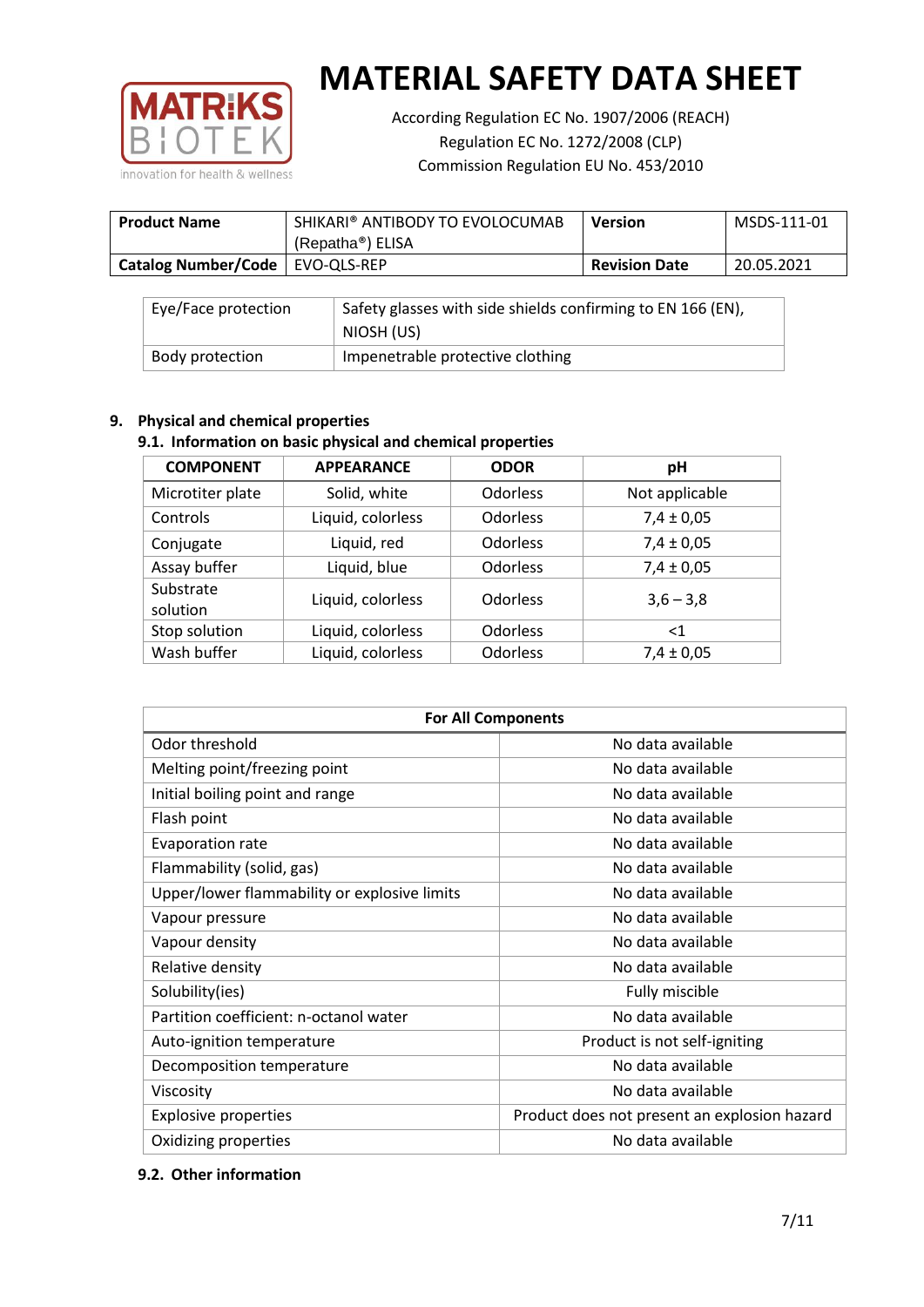

According Regulation EC No. 1907/2006 (REACH) Regulation EC No. 1272/2008 (CLP) Commission Regulation EU No. 453/2010

| SHIKARI® ANTIBODY TO EVOLOCUMAB<br><b>Product Name</b> |                               | <b>Version</b>       | MSDS-111-01 |
|--------------------------------------------------------|-------------------------------|----------------------|-------------|
|                                                        | (Repatha <sup>®</sup> ) ELISA |                      |             |
| Catalog Number/Code   EVO-QLS-REP                      |                               | <b>Revision Date</b> | 20.05.2021  |

No other information available.

## **10. Stability and reactivity**

## **10.1. Reactivity**

Not reactive under normal conditions of storage and manipulation. Sodium azide has been reported to form lead or copper azide in laboratory plumbing (heavy metals) which may explode on percussion. Treatment of sodium azide with strong acids gives hydrazoic acid, which is also extremely toxic.

## **10.2. Chemical stability**

Mixture is chemically stable under normal conditions of storage and manipulation. Overheating may cause thermal decomposition.

## **10.3. Possibility of hazardous reactions**

Sodium azide has been reported to form lead or copper azide in laboratory plumbing (heavy metals) which may explode on percussion.

## **10.4. Conditions to avoid**

Stable under normal conditions. Keep away from direct sunlight and heat sources. Do not mix with strong acids and heavy metals.

#### **10.5. Incompatible materials**

Strong acids, heavy metals, halogenated hydrocarbons.

## **10.6. Hazardous decomposition products**

Material does not decompose at ambient temperatures. Incomplete combustion and thermolysis may produce toxic, irritating and flammable decomposition products (such as carbon monoxide, carbon dioxide, sooth, aldehydes and other products of organic compounds decomposition, sulfur / nitrogen oxides).

## **11. Toxicological information**

#### **11.1. Information on toxicological effects**

#### **11.1.1. Acute toxicity**

Based on available data, the classification criteria are not met. Based on composition, the mixture has low acute toxicity and no adverse effects for human health are expected under applicable conditions of exposure sodium azide.

#### **11.1.2. Skin corrosion/irritation**

Based on available data, the classification criteria are not met. Prolonged or repeated skin contact may cause mild irritation and dermatitis (skin inflammation). However, these effects do not required classification

## **11.1.3. Serious eye damage/irritation**

Based on available data, the classification criteria are not met. Direct contact with eyes may cause slight and temporary irritation. However, these effects do not required classification

## **11.1.4. Respiratory or skin sensitization**

Based on available data, the classification criteria are not met. Compounds have no sensitization effects.

#### **11.1.5. Germ cell mutagenicity**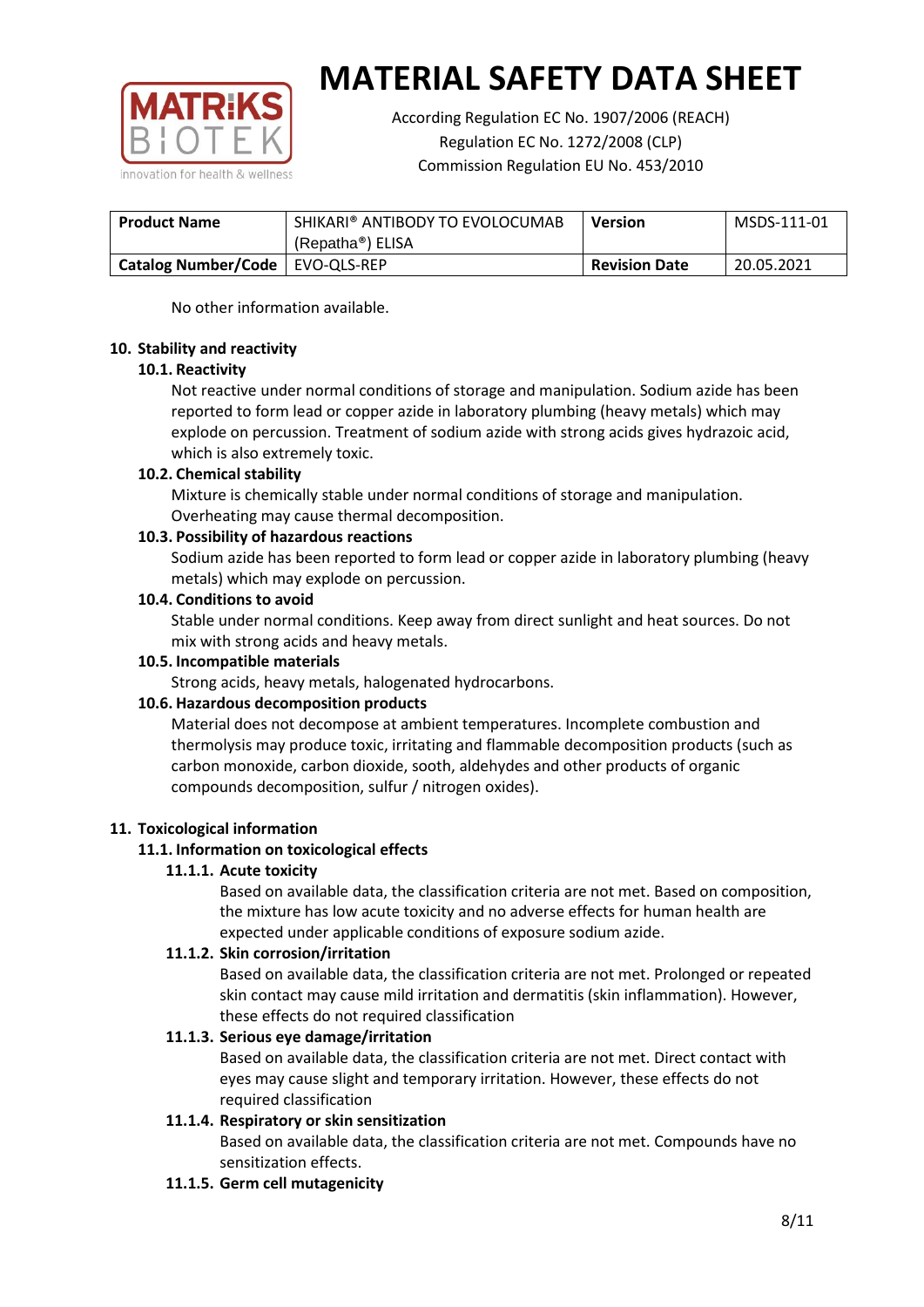

According Regulation EC No. 1907/2006 (REACH) Regulation EC No. 1272/2008 (CLP) Commission Regulation EU No. 453/2010

| SHIKARI® ANTIBODY TO EVOLOCUMAB<br><b>Product Name</b> |                               | <b>Version</b>       | MSDS-111-01 |
|--------------------------------------------------------|-------------------------------|----------------------|-------------|
|                                                        | (Repatha <sup>®</sup> ) ELISA |                      |             |
| Catalog Number/Code   EVO-QLS-REP                      |                               | <b>Revision Date</b> | 20.05.2021  |

Based on available data, the classification criteria are not met. Compounds have no potential for mutagenic activity.

## **11.1.6. Carcinogenicity**

Based on available data, the classification criteria are not met. Compounds have no potential for carcinogenic activity.

## **11.1.7. Reproductive toxicity**

Based on available data, the classification criteria are not met. Compounds have no potential for reproductive toxicity.

## **11.1.8. STOT-single exposure**

Based on available data, the classification criteria are not met

## **11.1.9. STOT-repeated exposure**

Based on available data, the classification criteria are not met.

## **11.1.10. Aspiration hazard**

Based on available data, the classification criteria are not met.

## **12. Ecological information**

#### **12.1. Toxicity**

No data available.

- **12.2. Persistence and degradability** No data available.
- **12.3. Bio accumulative potential** No data available.

**12.4. Mobility in soil**

No data available.

## **12.5. Results of PBT and vPvB assessment**

The substances in the mixture do not meet the PBT/vPvB criteria according to REACH, annex XIII (content <0,1% w/w); the substances in the mixture are not included in the Candidate List of SVHC.

#### **12.6. Other adverse effects** No data available.

## **13. Disposal considerations**

## **13.1. Waste treatment methods**

Product: Waste should be disposed of in accordance with federal, state and local environmental control regulations. Must not be composed together with household garbage.

Uncleaned packaging: Waste should be disposed of in accordance with federal, state and local environmental control regulations. Must not be composed together with household garbage.

General notes: Water hazard class 1 (German Regulation) (Self-assessment): Slightly hazardous for water. Do not allow undiluted product or large quantities of it to reach ground water, water course or sewage system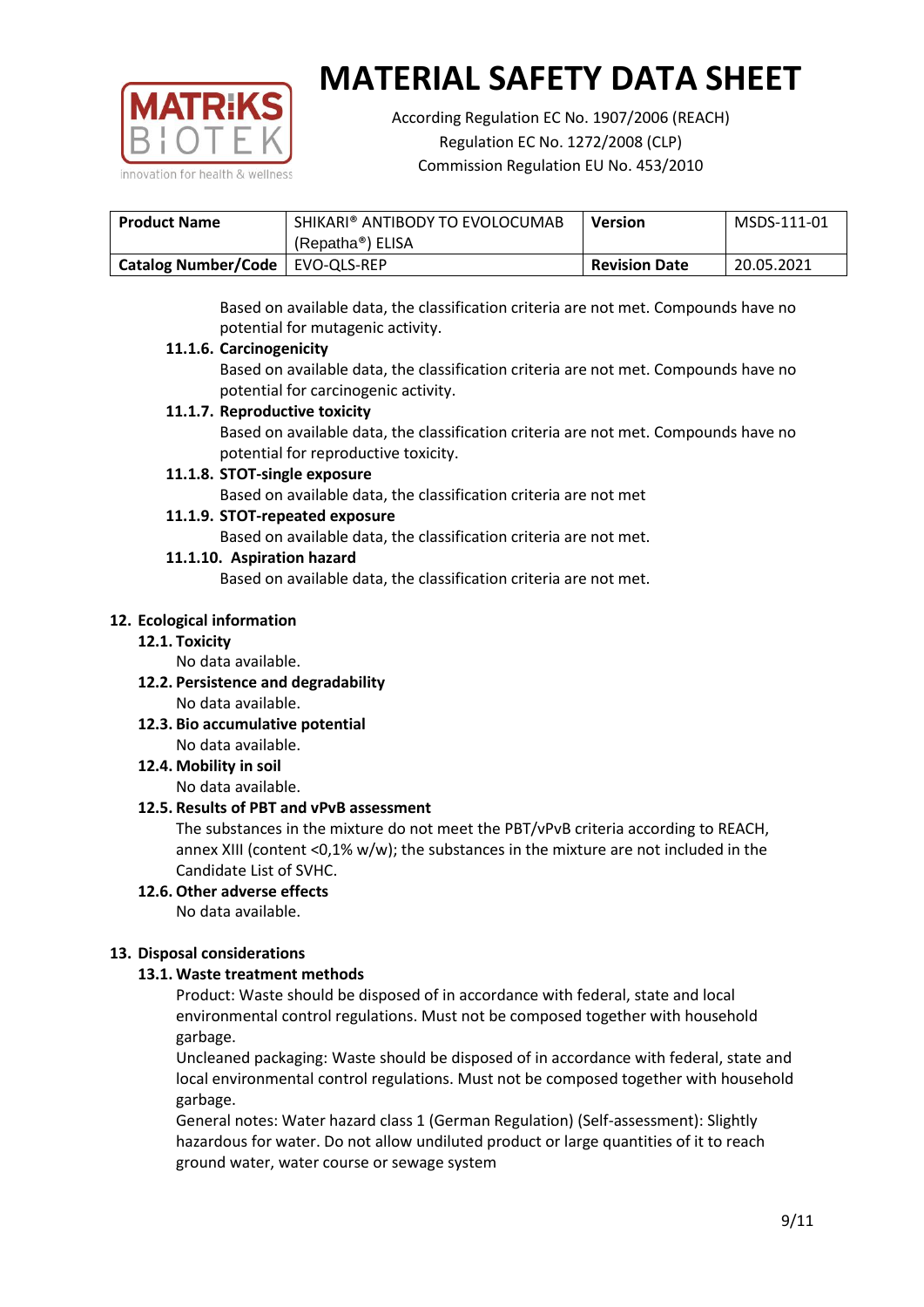

According Regulation EC No. 1907/2006 (REACH) Regulation EC No. 1272/2008 (CLP) Commission Regulation EU No. 453/2010

| <b>Product Name</b>        | SHIKARI® ANTIBODY TO EVOLOCUMAB<br>(Repatha <sup>®</sup> ) ELISA | <b>Version</b>       | MSDS-111-01 |
|----------------------------|------------------------------------------------------------------|----------------------|-------------|
| <b>Catalog Number/Code</b> | EVO-QLS-REP                                                      | <b>Revision Date</b> | 20.05.2021  |

## **14. Transport information**

The mixture is not classified as dangerous for transport according to ADR/RID/IMDG/ICAO/IATA/ DGR

- **14.1. UN number:** None
- **14.2. Un proper shipping name:** None
- **14.3. Transport hazard class(es):** None
- **14.4. Packing group:** None
- **14.5. Environmental hazards:** None
- **14.6. Special precautions for user:** Not applicable.
- **14.7. Transport in bulk according to Annex II of MARPOL 73/78 and the IBC Code:** Not applicable.

#### **15. Regulatory information**

This Safety Data Sheet is prepared according to;

REGULATION (EC) No 1907/2006 OF THE EUROPEAN PARLIAMENT AND OF THE COUNCIL of 18 December 2006 concerning the Registration, Evaluation, Authorization and Restriction of Chemicals (REACH), establishing a European Chemicals Agency, amending Directive 1999/45/EC and repealing Council Regulation (EEC) No 793/93 and Commission Regulation (EC) No 1488/94 as well as Council Directive 76/769/EEC and Commission Directives 91/155/EEC, 93/67/EEC, 93/105/EC and 2000/21/EC

## **15.1. Safety, health and environmental regulations/legislation specific for the substance or mixture**

No data available.

## **15.2. Chemical safety assessment**

No data available.

#### **16. Other information**

## **16.1. "H code" and "R Phrases" used in this document**

| H301 | Toxic if swallowed |
|------|--------------------|
|------|--------------------|

- H311 Toxic in contact with skin
- H314 Causes severe skin burns and eye damage
- H315 Causes skin irritation
- H317 May cause an allergic skin reaction
- H319 Cause serious eye irritation
- H331 Toxic if inhaled
- H335 May cause respiratory irritation
- H400 Very toxic to aquatic life